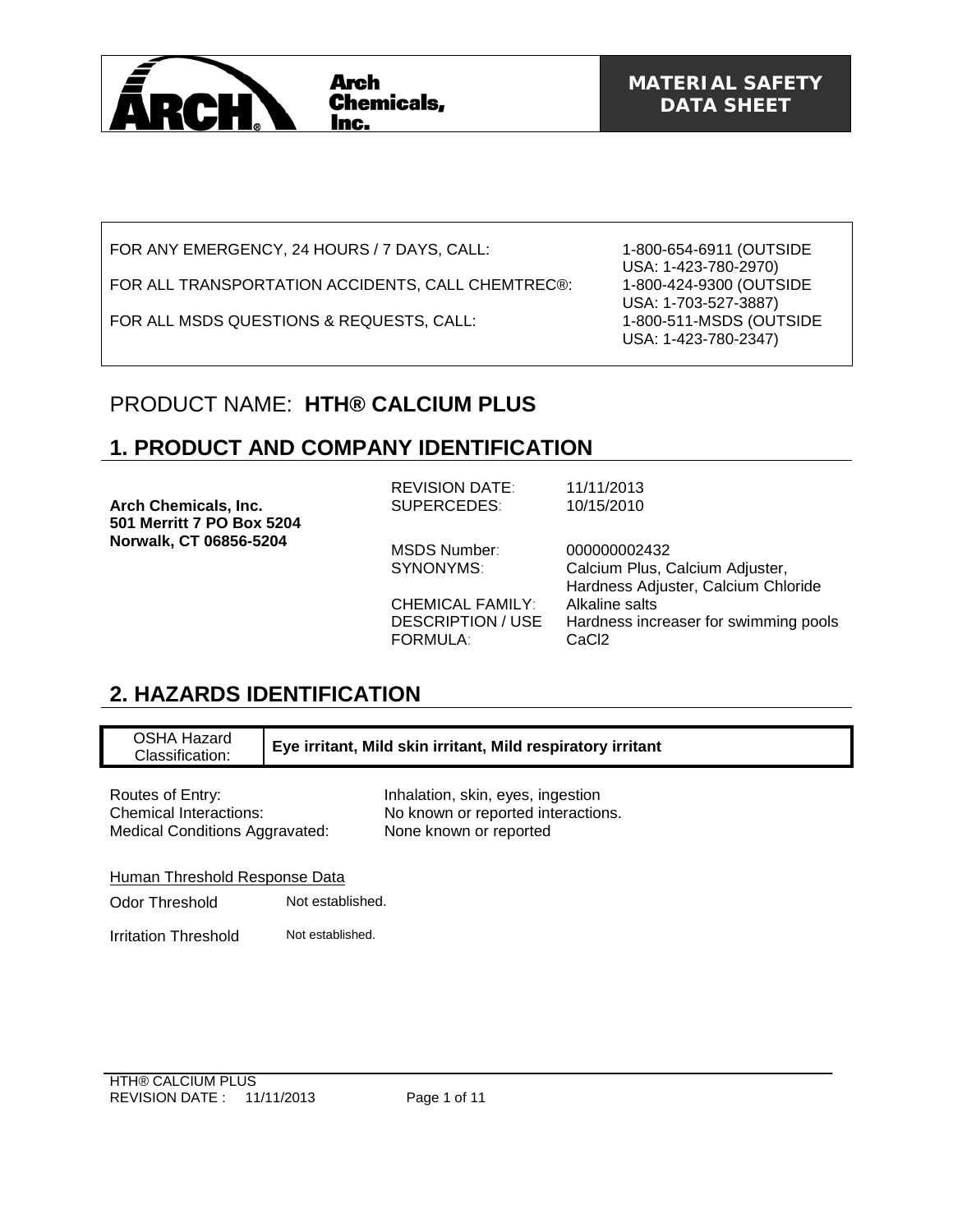

| <b>Hazard Ratings:</b>                     | <b>Health</b>        | Flammability                                   | Physical / Instability                                                                                                                                                                                                                                                                            | PPI / Special<br>hazard. |
|--------------------------------------------|----------------------|------------------------------------------------|---------------------------------------------------------------------------------------------------------------------------------------------------------------------------------------------------------------------------------------------------------------------------------------------------|--------------------------|
| <b>HMIS</b><br><b>NFPA</b>                 | 2<br>Not established | 0                                              | 1                                                                                                                                                                                                                                                                                                 |                          |
| <b>Immediate (Acute) Health Effects</b>    |                      |                                                |                                                                                                                                                                                                                                                                                                   |                          |
| Inhalation Toxicity:                       |                      |                                                | Dust may be irritating to respiratory tract. If inhaled, mild irritation may<br>result to the throat, upper respiratory tract, and lungs. Any irritation                                                                                                                                          |                          |
| Skin Toxicity:                             |                      |                                                | would be transient with no permanent damage expected.<br>Not expected to be toxic from dermal contact. Skin contact may cause<br>minor irritation consisting of transient redness and/or swelling. This<br>irritant effect would not be expected to result in permanent damage.                   |                          |
| Eye Toxicity:                              |                      | the heat given off as it dissolves.            | Contact with the eyes would be expected to cause moderate to severe<br>irritation consisting of redness, swelling, and mucous discharge to the<br>conjunctiva. Corneal injury with impairment of vision may occur. If not<br>immediately rinsed from the eyes, thermal burns may occur because of |                          |
| Ingestion Toxicity:                        |                      | occur resulting in G.I. bleeding.              | Moderately toxic if swallowed. Ingestion may cause irritation of the<br>gastrointestinal tract and gastrointestinal discomfort with any or all of the<br>following symptoms: nausea, vomiting or diarrhea. Ulceration may also                                                                    |                          |
| Acute Target Organ Toxicity:               |                      | solution can cause burns to the skin and eyes. | Powder can cause irritation to eyes, skin & respiratory tract. Liquid                                                                                                                                                                                                                             |                          |
| Prolonged (Chronic) Health Effects         |                      |                                                |                                                                                                                                                                                                                                                                                                   |                          |
| Carcinogenicity:                           |                      |                                                | This product is not known or reported to be carcinogenic by any<br>reference source including IARC, OSHA, NTP or EPA.                                                                                                                                                                             |                          |
| Reproductive and                           |                      |                                                | Not known or reported to cause reproductive or developmental toxicity.                                                                                                                                                                                                                            |                          |
| Developmental Toxicity:                    |                      |                                                |                                                                                                                                                                                                                                                                                                   |                          |
| Inhalation:                                |                      |                                                | Prolonged or repeated exposure may cause more severe irritation.                                                                                                                                                                                                                                  |                          |
| Skin Contact:                              |                      | effects as well as thermal burns.              | Prolonged contact may cause burns especially if skin is damp and/or<br>abraded. When dissolving, the heat produced may cause more intense                                                                                                                                                         |                          |
| Ingestion:                                 |                      |                                                | More pronounced gastroenteritis effects and damage to the stomach<br>would probably occur if this material is repeatedly ingested.                                                                                                                                                                |                          |
| Eye Contact:                               |                      | involvement or visual impairment is expected.  | Prolonged contact may result in permanent damage. Corneal                                                                                                                                                                                                                                         |                          |
| Sensitization:                             | sensitizer.          |                                                | This material is not known or reported to be a skin or respiratory                                                                                                                                                                                                                                |                          |
| Chronic Target Organ Toxicity:             | exposure.            |                                                | There are no known or reported target organ effects from chronic                                                                                                                                                                                                                                  |                          |
| Supplemental Health Hazard<br>Information: |                      | No additional health information available.    |                                                                                                                                                                                                                                                                                                   |                          |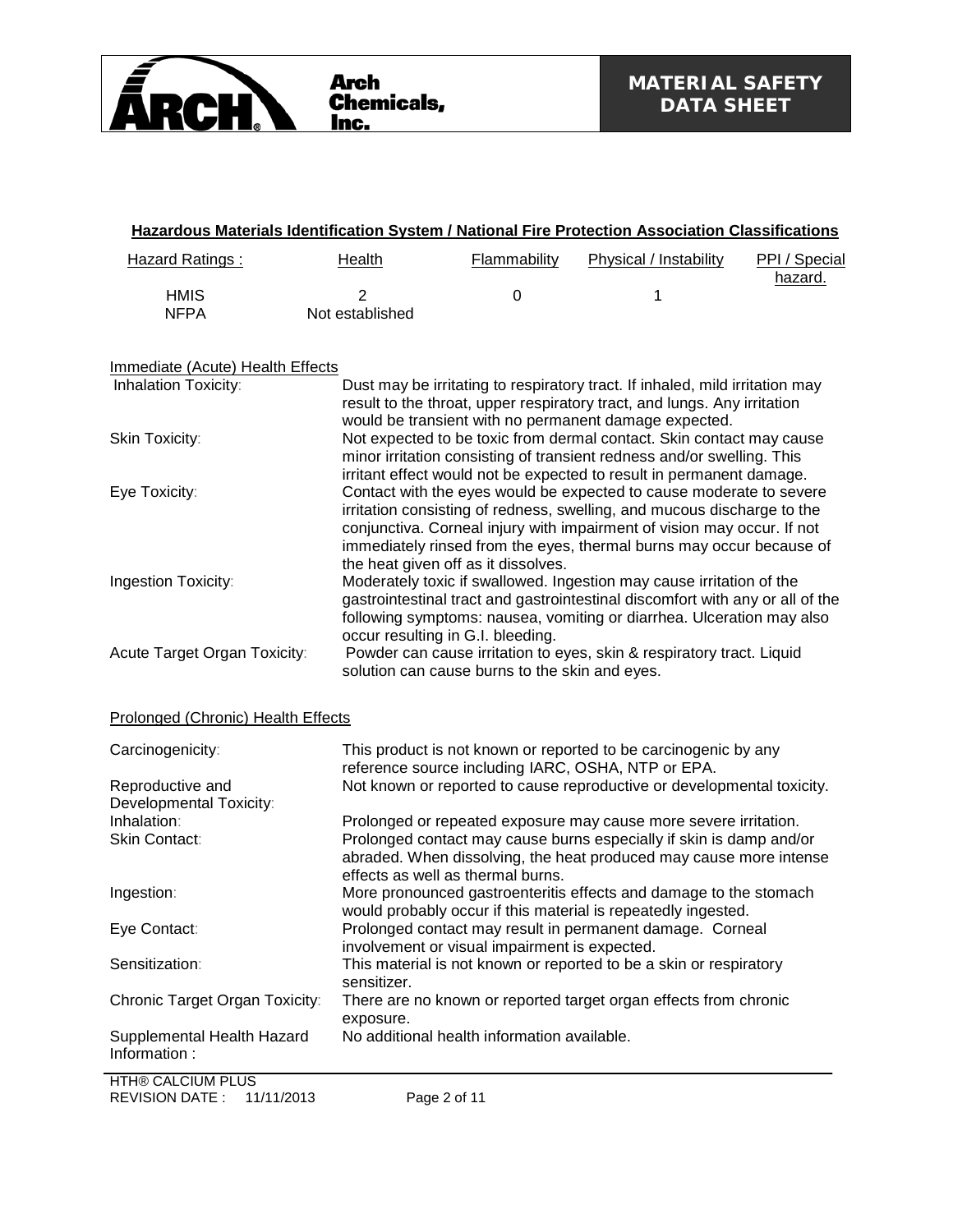

# **3. COMPOSITION / INFORMATION ON INGREDIENTS**

| CAS OR CHEMICAL NAME     | CAS#       | % RANGE   |
|--------------------------|------------|-----------|
| <b>CALCIUM CHLORIDE</b>  | 10043-52-4 | $90 - 95$ |
| Water                    | 7732-18-5  | $2 - 4$   |
| SODIUM CHLORIDE          | 7647-14-5  | $1 - 2$   |
| POTASSIUM CHLORIDE (KCL) | 7447-40-7  | $1 - 2$   |
| Magnesium Chloride       | 7786-30-3  | $1 - 2$   |

### **4. FIRST AID MEASURES**

| Inhalation:   | IF INHALED: Remove individual to fresh air. Seek medical attention if breathing<br>becomes difficult or if respiratory irritation develops. If not breathing, give artificial<br>respiration. Call for medical assistance.   |
|---------------|------------------------------------------------------------------------------------------------------------------------------------------------------------------------------------------------------------------------------|
| Skin Contact: | IF ON SKIN: Immediately flush skin with plenty of water for 15 minutes. If clothing<br>comes in contact with the product, the clothing should be removed immediately<br>and laundered before re-use. Seek medical attention. |
| Eye Contact:  | IF IN EYES: Immediately flush eyes with plenty of water for at least 15 minutes.<br>Seek medical attention immediately.                                                                                                      |
| Ingestion:    | IF SWALLOWED: Call a physician immediately. DO NOT induce vomiting unless<br>directed to do so by a physician. Never give anything by mouth to an unconscious<br>person.                                                     |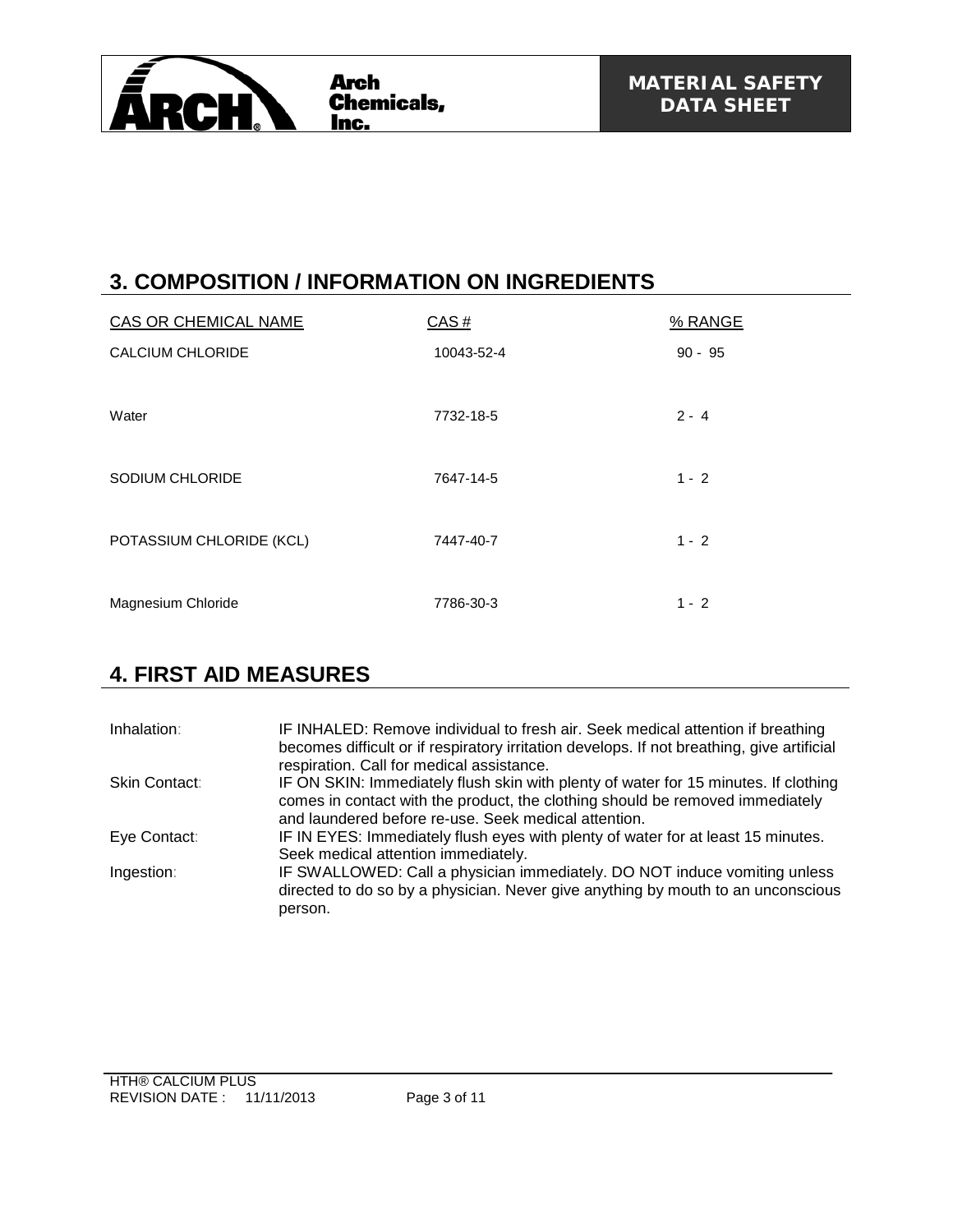

### **5. FIRE FIGHTING MEASURES**

| Flammability Summary (OSHA):                                                                                                                                               | Product is not known to be flammable, combustible, pyrophoric or<br>explosive.                                                                                                                                                                                                                                                                                                                       |
|----------------------------------------------------------------------------------------------------------------------------------------------------------------------------|------------------------------------------------------------------------------------------------------------------------------------------------------------------------------------------------------------------------------------------------------------------------------------------------------------------------------------------------------------------------------------------------------|
| <b>Flammable Properties</b><br>Flash Point:<br><b>Autoignition Temperature:</b><br>Fire / Explosion Hazards:<br><b>Extinguishing Media:</b><br>Fire Fighting Instructions: | Not applicable<br>Not applicable<br>If the product is involved in a fire, toxic smokes could develop.<br>Choose extinguishing media suitable for surrounding materials.<br>In case of fire, use normal fire-fighting equipment and the personal<br>protective equipment recommended in Section 8 to include a NIOSH<br>approved self-contained breathing apparatus. Use water to cool<br>containers. |
| Hazardous Combustion Products:<br>Upper Flammable / Explosive Limit, % in air:<br>Lower Flammable / Explosive Limit, % in air:                                             | Carbon monoxide, Carbon dioxide<br>Not applicable<br>Not applicable                                                                                                                                                                                                                                                                                                                                  |

## **6. ACCIDENTAL RELEASE MEASURES**

| Personal Protection for Emergency<br>Situations: | Additional protective clothing must be worn to prevent personal<br>contact with this material. Those items include but are not limited to<br>boots, impervious gloves, hard hat, splash-proof goggles,<br>impervious clothing, i.e., chemically impermeable suit, self-contained<br>breathing apparatus.                                     |
|--------------------------------------------------|----------------------------------------------------------------------------------------------------------------------------------------------------------------------------------------------------------------------------------------------------------------------------------------------------------------------------------------------|
| <b>Spill Mitigation Procedures</b>               |                                                                                                                                                                                                                                                                                                                                              |
| Air Release:                                     | Vapors may be suppressed by the use of water fog.                                                                                                                                                                                                                                                                                            |
| Water Release:                                   | This material is soluble in water. Notify all downstream users of<br>possible contamination. Divert water flow around spill if possible and<br>safe to do so.                                                                                                                                                                                |
| Land Release:                                    | Sweep up and place in suitable clean, dry containers for reclamation<br>or later disposal.                                                                                                                                                                                                                                                   |
| Additional Spill Information:                    | Remove all sources of ignition. Stop source of spill as soon as<br>possible and notify appropriate personnel. Utilize emergency<br>response personal protection equipment prior to the start of any<br>response. Evacuate all non-essential personnel. Dispose of spill<br>residues per guidelines under Section 13, Disposal Consideration. |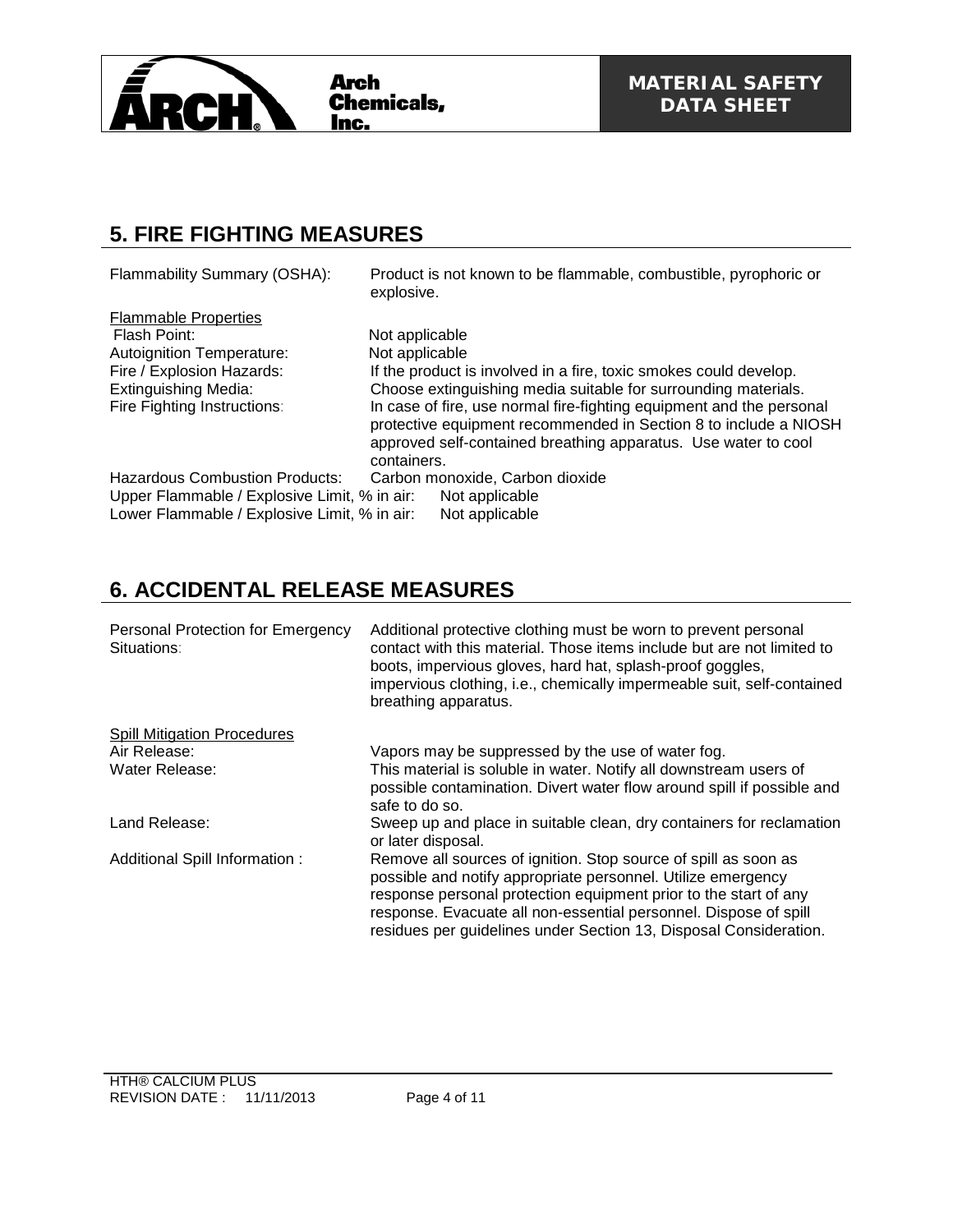

### **7. HANDLING AND STORAGE**

Handling: Handling: Do not take internally. Avoid contact with skin, eyes and clothing. Upon contact with skin or eyes, wash off with water. Avoid breathing dust from this material. Storage: Store in a cool, dry and well ventilated place. Material is hygroscopic. Protect from moisture-laden air. Incompatible Materials for Storage: Refer to Section 10, "Incompatible Materials."

### **8. EXPOSURE CONTROLS / PERSONAL PROTECTION**

| Ventilation:                                    | Local exhaust ventilation is recommended if significant dusting occurs.<br>Otherwise use general exhaust ventilation.                                                                                                                                 |               |                                                                   |  |  |
|-------------------------------------------------|-------------------------------------------------------------------------------------------------------------------------------------------------------------------------------------------------------------------------------------------------------|---------------|-------------------------------------------------------------------|--|--|
| Protective Equipment for Routine Use of Product |                                                                                                                                                                                                                                                       |               |                                                                   |  |  |
| <b>Respiratory Protection:</b>                  | respirator if dusts are created.                                                                                                                                                                                                                      |               | Respiratory protection not normally needed. Wear a NIOSH approved |  |  |
| Respirator Type:                                | Wear a NIOSH approved N95 respirator.<br>Wear impervious gloves to avoid skin contact. A safety shower should be<br>provided in the immediate work area.<br>Use chemical goggles. Emergency eyewash should be provided in the<br>immediate work area. |               |                                                                   |  |  |
| Skin Protection:                                |                                                                                                                                                                                                                                                       |               |                                                                   |  |  |
| Eye Protection:                                 |                                                                                                                                                                                                                                                       |               |                                                                   |  |  |
| Protective Clothing Type:                       | Impervious                                                                                                                                                                                                                                            |               |                                                                   |  |  |
| <b>Exposure Limit Data</b>                      |                                                                                                                                                                                                                                                       |               |                                                                   |  |  |
| <b>CHEMICAL NAME</b><br>No Data Found           | CAS#                                                                                                                                                                                                                                                  | Name of Limit | Exposure                                                          |  |  |

### **9. PHYSICAL AND CHEMICAL PROPERTIES**

| <b>Physical State:</b> | solid                               |
|------------------------|-------------------------------------|
| Form                   | <b>Flakes</b>                       |
| Color:                 | White                               |
| Odor:                  | None                                |
| Molecular Weight:      | 111.00                              |
| Specific Gravity:      | 2.1500                              |
| pH :                   | 7.0 - 9.0 @ 5% aqueous solution     |
| <b>Boiling Point:</b>  | Not applicable                      |
| Freezing Point:        | Not applicable                      |
| <b>Melting Point:</b>  | Not applicable                      |
| Density:               | 42.0000 - 51.0000lb/ft <sup>3</sup> |
|                        |                                     |

HTH® CALCIUM PLUS REVISION DATE : 11/11/2013 Page 5 of 11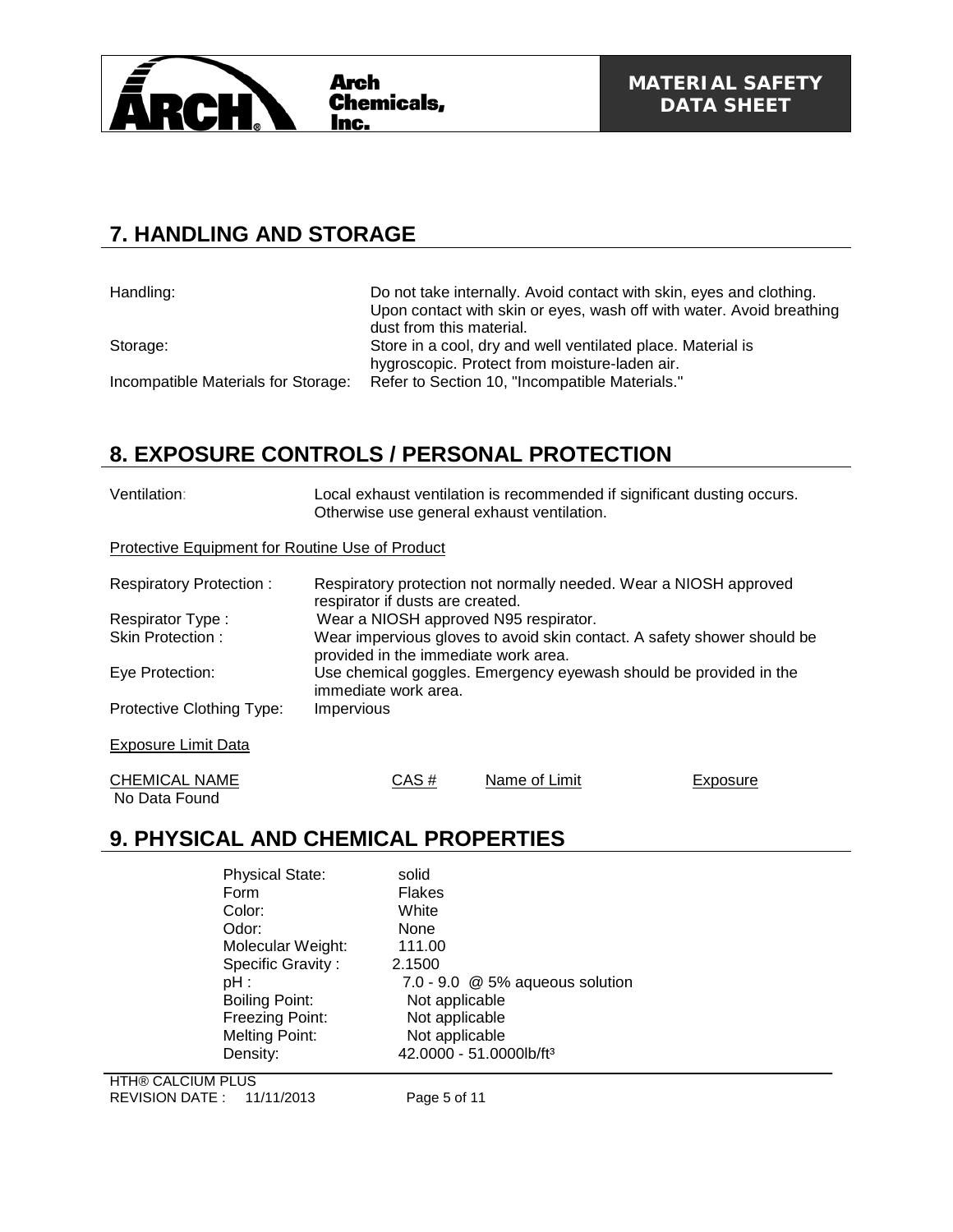

Vapor Pressure: No data<br>
Vapor Density: Not applicable Vapor Density: Viscosity: No data Fat Solubility: No data<br>Solubility in Water: soluble Solubility in Water: Partition coefficient noctanol/water: Evaporation Rate: Not applicable Oxidizing: No data Volatiles, % by vol.: No data<br>VOC Content Not app

 Not applicable Not applicable HAP Content Not applicable

## **10. STABILITY AND REACTIVITY**

Chemical Incompatibility: metals, water is not all the metals, when the Hazardous Decomposition Products: Chlorine Hazardous Decomposition Products: Decomposition Temperature: Not applicable

Stability and Reactivity Summary: Stable under normal conditions. Product will not undergo hazardous polymerization. Conditions to Avoid: Sparks, open flame, other ignition sources, and elevated temperatures., Exposure to moist air or water

# **11. TOXICOLOGICAL INFORMATION**

| LD50 | $= 1,000$ mg/kg                                                                                   | Rat                                                                                                            |
|------|---------------------------------------------------------------------------------------------------|----------------------------------------------------------------------------------------------------------------|
| LD50 |                                                                                                   | Rat                                                                                                            |
| LD50 | $= 2,600 \text{ mg/kg}$                                                                           | Rat                                                                                                            |
|      |                                                                                                   |                                                                                                                |
|      |                                                                                                   | Rat                                                                                                            |
|      |                                                                                                   |                                                                                                                |
|      | $= 2,630$ mg/kg                                                                                   | Rat                                                                                                            |
| LD50 | > 10,000 mg/kg                                                                                    | Rabbit                                                                                                         |
|      |                                                                                                   |                                                                                                                |
|      |                                                                                                   |                                                                                                                |
|      |                                                                                                   |                                                                                                                |
|      |                                                                                                   |                                                                                                                |
|      |                                                                                                   | Rat                                                                                                            |
|      | Component Animal Toxicology<br>LD50<br>Component Animal Toxicology<br>Component Animal Toxicology | $= 3,000$ mg/kg<br>$= 2,800$ mg/kg<br>LD50<br>No data<br>No data<br>No data<br>Inhalation LC50 1 h $> 42$ MG/L |

HTH® CALCIUM PLUS REVISION DATE : 11/11/2013 Page 6 of 11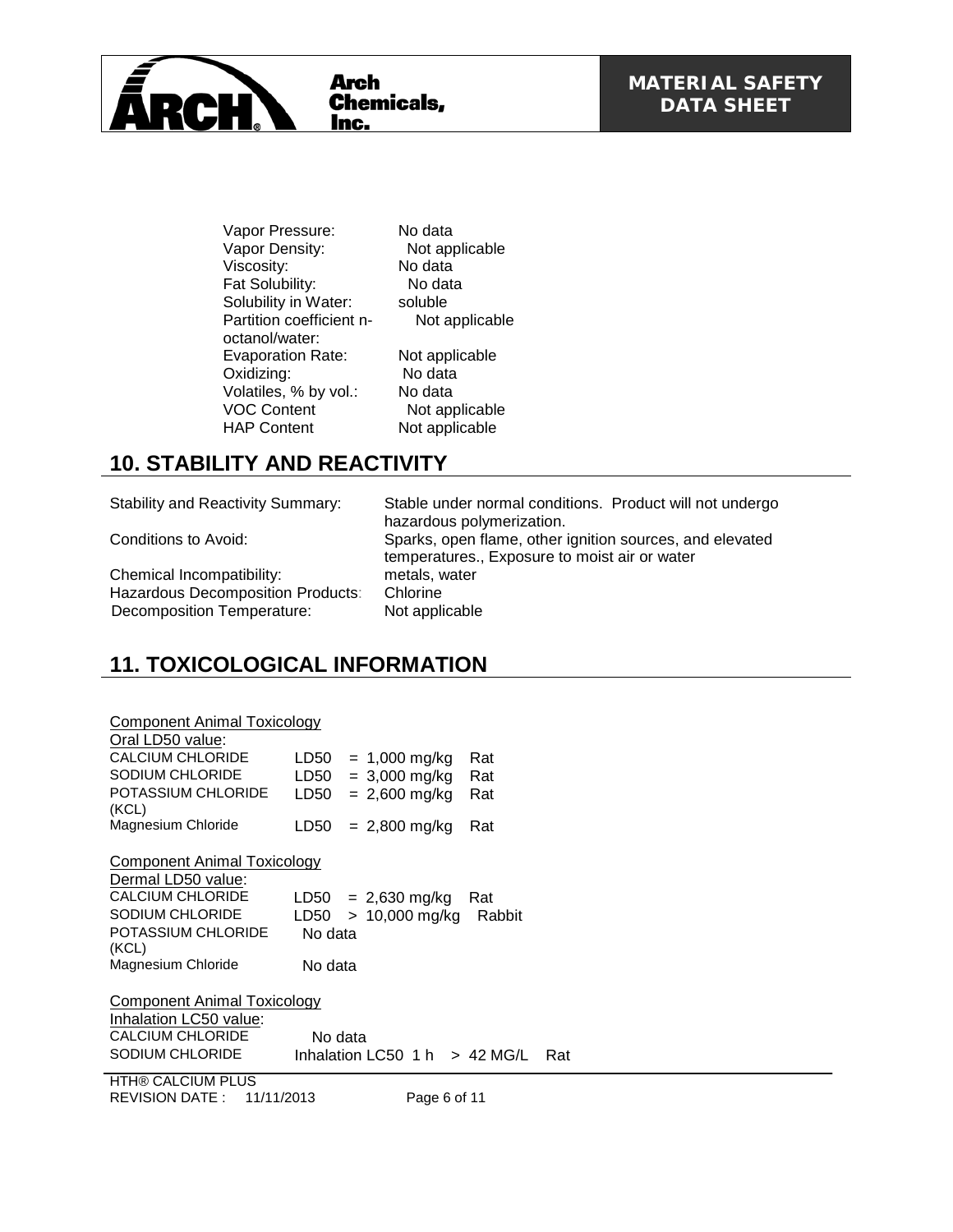

| POTASSIUM CHLORIDE | No data |
|--------------------|---------|
| (KCL)              |         |
| Magnesium Chloride | No data |

| <b>Product Animal Toxicity</b>                                                                                                            |                                                                                                                         |                                                                                |                                                      |  |
|-------------------------------------------------------------------------------------------------------------------------------------------|-------------------------------------------------------------------------------------------------------------------------|--------------------------------------------------------------------------------|------------------------------------------------------|--|
| Oral LD50 value:                                                                                                                          | LD50 Believed to be, Approximately                                                                                      | $1,000$ mg/kg                                                                  | Rat                                                  |  |
| Dermal LD50 value:                                                                                                                        | LD50 Believed to be $> 2,000$ mg/kg                                                                                     | Rat                                                                            |                                                      |  |
| <b>Inhalation LC50</b>                                                                                                                    | No data                                                                                                                 |                                                                                |                                                      |  |
| value:                                                                                                                                    |                                                                                                                         |                                                                                |                                                      |  |
| Skin Irritation:                                                                                                                          | This material is expected to be slightly irritating.                                                                    |                                                                                |                                                      |  |
| Eye Irritation:                                                                                                                           | Moderate to Severe Eye Irritant                                                                                         |                                                                                |                                                      |  |
| <b>Skin Sensitization:</b>                                                                                                                |                                                                                                                         | This material is not known or reported to be a skin or respiratory sensitizer. |                                                      |  |
| Acute Toxicity:                                                                                                                           | Powder can cause irritation to eyes, skin & respiratory tract. Liquid solution can<br>cause burns to the skin and eyes. |                                                                                |                                                      |  |
| Subchronic / Chronic<br>Toxicity:                                                                                                         | Not known or reported to cause subchronic or chronic toxicity.                                                          |                                                                                |                                                      |  |
| Reproductive and<br>Not known or reported to cause reproductive or developmental toxicity.<br>Developmental Toxicity:                     |                                                                                                                         |                                                                                |                                                      |  |
| <b>CALCIUM CHLORIDE</b>                                                                                                                   |                                                                                                                         | Not known or reported to cause reproductive or<br>developmental toxicity.      |                                                      |  |
| Mutagenicity:                                                                                                                             | Not known or reported to be mutagenic.                                                                                  |                                                                                |                                                      |  |
| <b>CALCIUM CHLORIDE</b>                                                                                                                   |                                                                                                                         | the Ames assay. It was also shown to be non-                                   | This product was determined to be non-mutagenic in   |  |
|                                                                                                                                           |                                                                                                                         | clastogenic in the chromosomal aberration test.                                |                                                      |  |
| POTASSIUM CHLORIDE (KCL)                                                                                                                  |                                                                                                                         | revealed both positive and negative results.                                   | This product has been tested for mutagenicity. Tests |  |
| Carcinogenicity:<br>This product is not known or reported to be carcinogenic by any reference<br>source including IARC, OSHA, NTP or EPA. |                                                                                                                         |                                                                                |                                                      |  |
| <b>CALCIUM CHLORIDE</b>                                                                                                                   |                                                                                                                         | This chemical is not known or reported to be<br>OSHA, NTP, or EPA.             | carcinogenic by any reference source including IARC, |  |

### **12. ECOLOGICAL INFORMATION**

Overview: No data for product. Individual constituents are as follows:

**HTH® CALCIUM PLUS** REVISION DATE : 11/11/2013 Page 7 of 11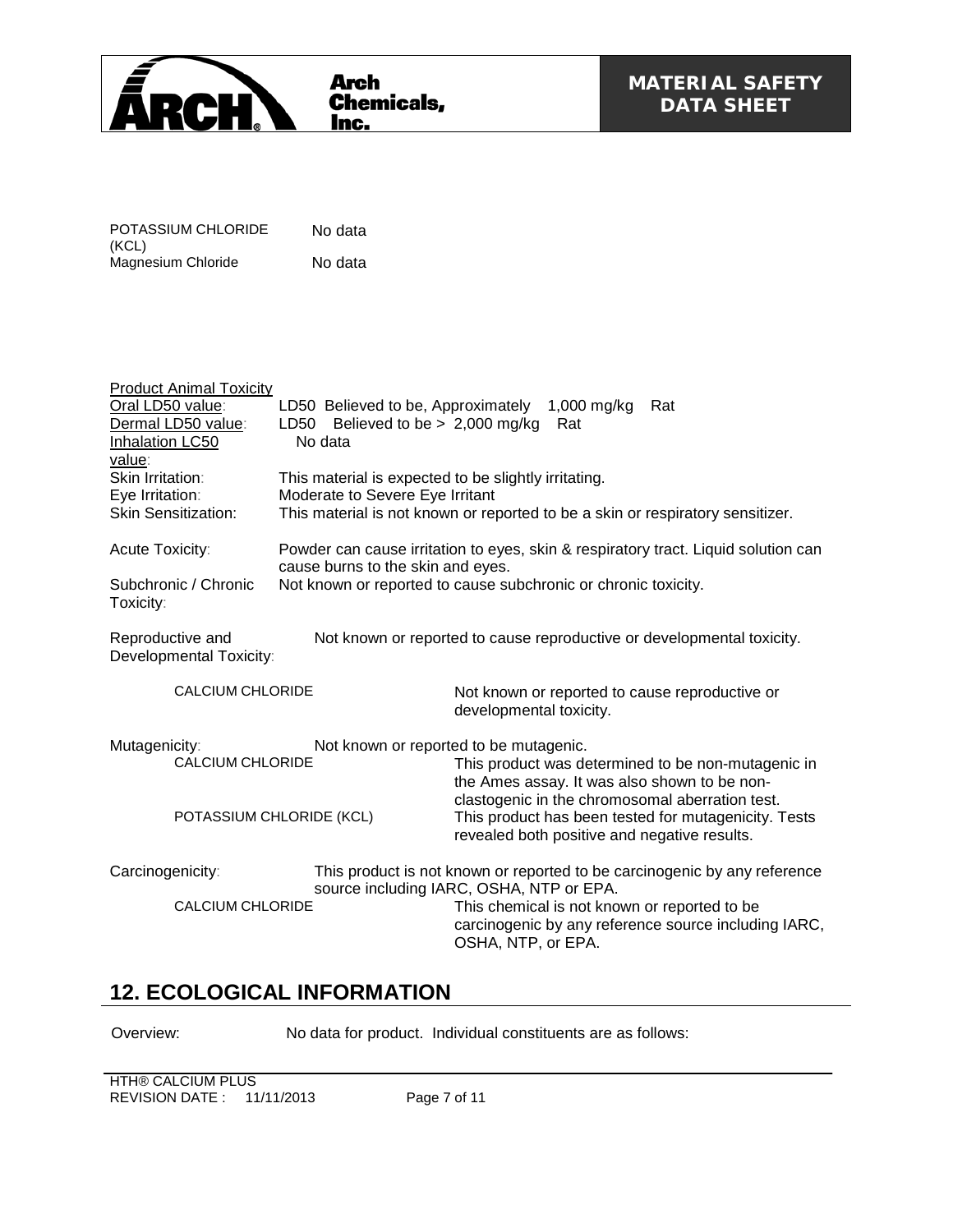

#### Ecological Toxicity Values for: **CALCIUM CHLORIDE**

| <b>Bluegill</b>             |  | - (nominal, static). 96 h LC50 = $10,650$ mg/l          |
|-----------------------------|--|---------------------------------------------------------|
| Mosquito fish               |  | - (nominal, static). 96 h $LC50 = 13,400$ mg/l          |
| Fathead minnow (Pimephales  |  | - (nominal, static). 96 h LC50 = $4,630$ mg/l           |
| promelas),                  |  |                                                         |
| Daphnia magna,              |  | - (nominal, static). $48 h$ LC50= 2,770 mg/l            |
| Ceriodaphnia dubia          |  | - (nominal, static). $48 h$ LC50 = 1,830 mg/l           |
| Nitzschia linearis (diatom) |  | - (nominal, static). $5 \text{ day }$ LC50 = 3,130 mg/l |
|                             |  |                                                         |

|--|

| Gambusia affinis (Mosquito fish) |        | - static test 96 h $LC50 = 920$ mg/l   |
|----------------------------------|--------|----------------------------------------|
| Lepomis macrochirus (Bluegill    |        | - static test 96 h $LC50 = 2,010$ mg/l |
| sunfish)                         |        |                                        |
| Daphnia magna (Water flea)       | $\sim$ | 48 h EC50 = 825 mg/l                   |

# **13. DISPOSAL CONSIDERATIONS**

**CARE MUST BE TAKEN TO PREVENT ENVIRONMENTAL CONTAMINATION FROM THE USE OF THE MATERIAL. THE USER OF THE MATERIAL HAS THE RESPONSIBILITY TO DISPOSE OF UNUSED MATERIAL, RESIDUES AND CONTAINERS IN COMPLIANCE WITH ALL RELEVANT LOCAL, STATE AND FEDERAL LAWS AND REGULATIONS REGARDING TREATMENT, STORAGE AND DISPOSAL FOR HAZARDOUS AND NONHAZARDOUS WASTES.** 

Waste Disposal Summary : If this product becomes a waste, it will be a nonhazardous waste according to U.S. RCRA regulations. Dispose of in accordance with all Local, State, Federal, and Provincial Environmental Regulations. Disposal Methods : As a nonhazardous waste, it should be disposed of in accordance with local, state and federal regulations. Potential US EPA Waste Codes : Not applicable

### **14. TRANSPORT INFORMATION**

| Land (US DOT):            | NOT REGULATED AS A DOT HAZARDOUS MATERIAL |  |
|---------------------------|-------------------------------------------|--|
| Water (IMDG):             | NOT REGULATED AS A HAZARDOUS MATERIAL,    |  |
| HTH® CALCIUM PLUS         |                                           |  |
| REVISION DATE: 11/11/2013 | Page 8 of 11                              |  |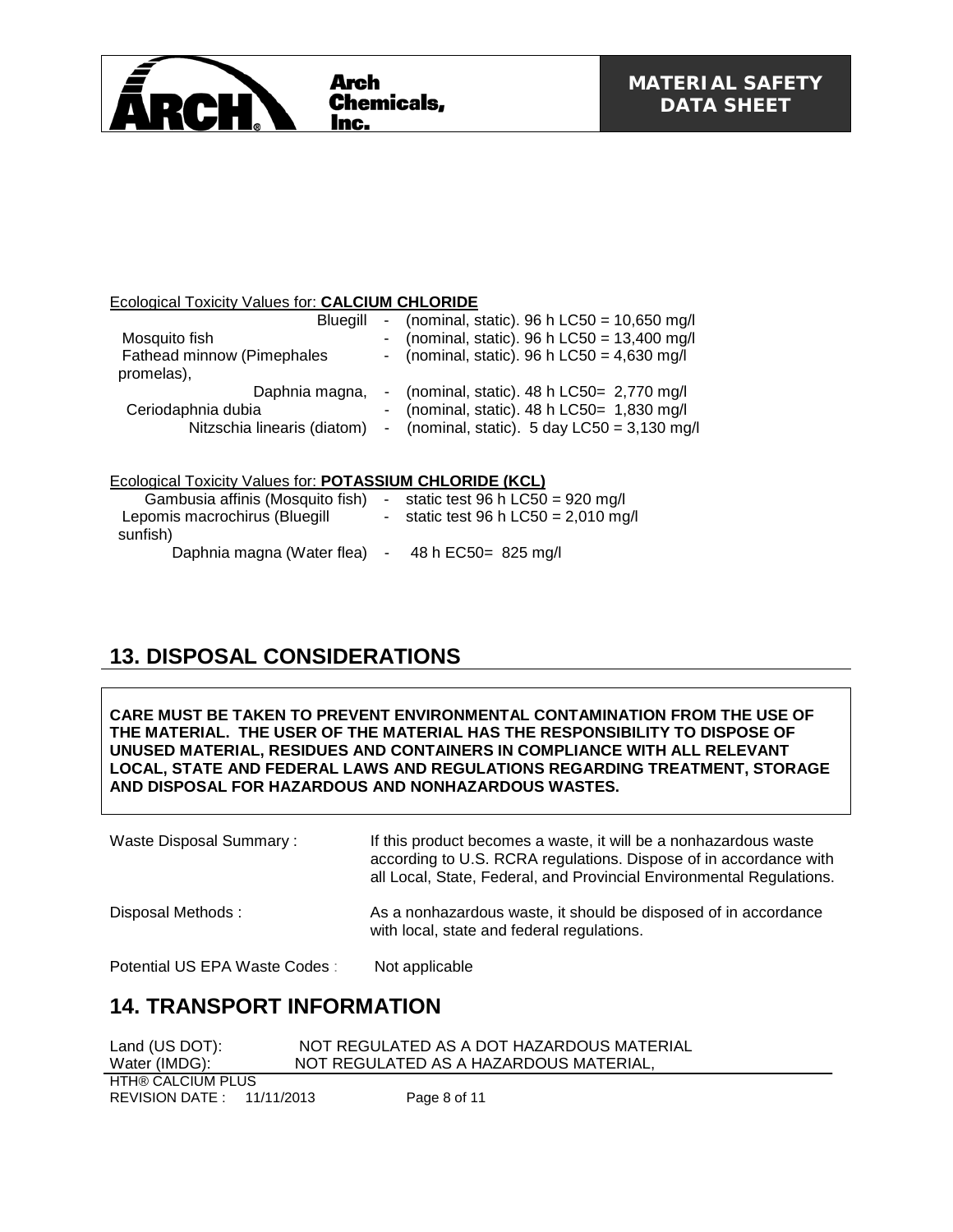

#### Flash Point: Not applicable Air (IATA): NOT REGULATED AS A HAZARDOUS MATERIAL, Emergency Response Guide Number: Not applicable

Transportation Notes**:** According to TDG (Canadian Transport Regulations), this product is not regulated as a hazardous material.

## **15. REGULATORY INFORMATION**

#### **UNITED STATES:**

| Toxic Substances Control Act (TSCA):                              | The components of this product are listed on the TSCA<br>Inventory of Existing Chemical Substances. |
|-------------------------------------------------------------------|-----------------------------------------------------------------------------------------------------|
| <b>EPA Pesticide Registration Number:</b>                         | None established                                                                                    |
| <b>FIFRA Listing of Pesticide Chemicals</b><br>$(40$ CFR $180)$ : | Not registered in the US under FIFRA.                                                               |

#### **Superfund Amendments and Reauthorization Act (SARA) Title III:**

Hazard Categories Sections 311 / 312 (40 CFR 370.2):

| Health   | Immediate (Acute) Health Hazard |
|----------|---------------------------------|
| Physical | <b>None</b>                     |

#### **Emergency Planning & Community Right to Know (40 CFR 355, App. A):**

#### **Extremely Hazardous Substance Section 302 - Threshold Planning Quantity:**

| ZUS SAR302 | TPQ (threshold planning | None established |
|------------|-------------------------|------------------|
|            | quantity)               |                  |

#### **Reportable Quantity (49 CFR 172.101, Appendix):**

ZUS\_CERCLA Reportable quantity None established ZUS\_SAR302 Reportable quantity None established

#### **Supplier Notification Requirements (40 CFR 372.45), 313 Reportable Components**

ZUS\_SAR313 De minimis concentration None established

**Clean Air Act Toxic ARP Section 112r:** None established

**Clean Air Act Socmi:** HON SOC None established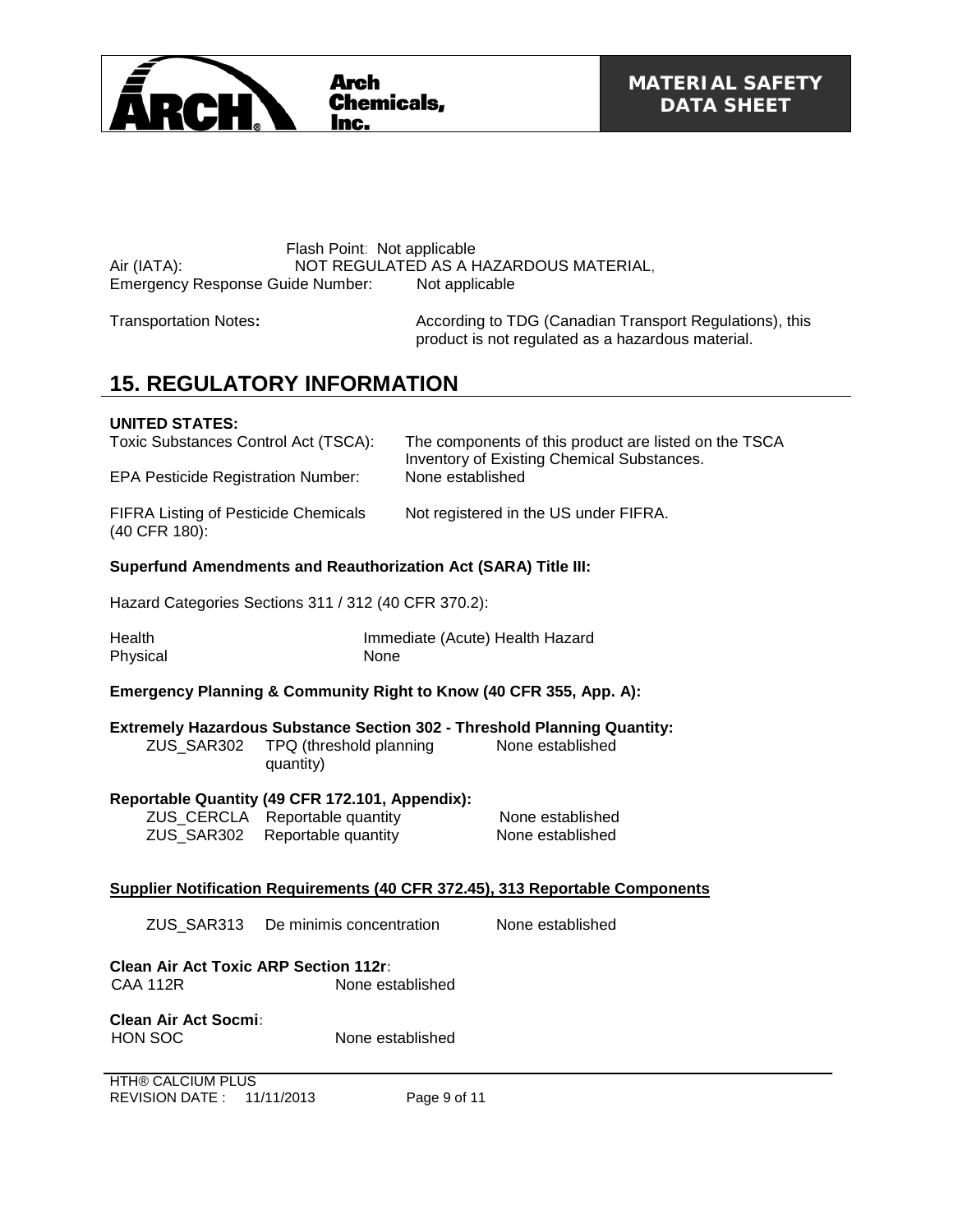

**Clean Air Act VOC Section 111:** None established

**Clean Air Act Haz. Air Pollutants Section 112:** None established

ZUS\_CAAHRP None established

CAA AP None established

#### **State Right-to-Know Regulations Status of Ingredients**

#### **Pennsylvania:**

| ___                               |                                     |
|-----------------------------------|-------------------------------------|
| CAS#                              | <b>ONENT</b><br><b>NAME</b><br>JMPC |
| <b>ZUSPA</b><br><b>RTK</b><br>$-$ | None established                    |

#### **New Jersey:**

| CAS#         | <b>COMPONENT</b><br><b>NAME</b> |
|--------------|---------------------------------|
| ZUSNJ<br>RTK | None established                |

#### **Massachusetts:**

| <b>California Proposition 65:</b> |                       |
|-----------------------------------|-----------------------|
| ZUSMA RTK                         | None established      |
| $CAS \#$                          | <b>COMPONENT NAME</b> |
|                                   |                       |

| CAS# | <b>COMPONENT NAME</b> |
|------|-----------------------|
|      |                       |

ZUSCA P65 None established

#### **WHMIS Hazard Classification:**

None established

### **16. OTHER INFORMATION**

MSDS REVISION STATUS : SECTIONS REVISED: 1 Major References : Available upon request.